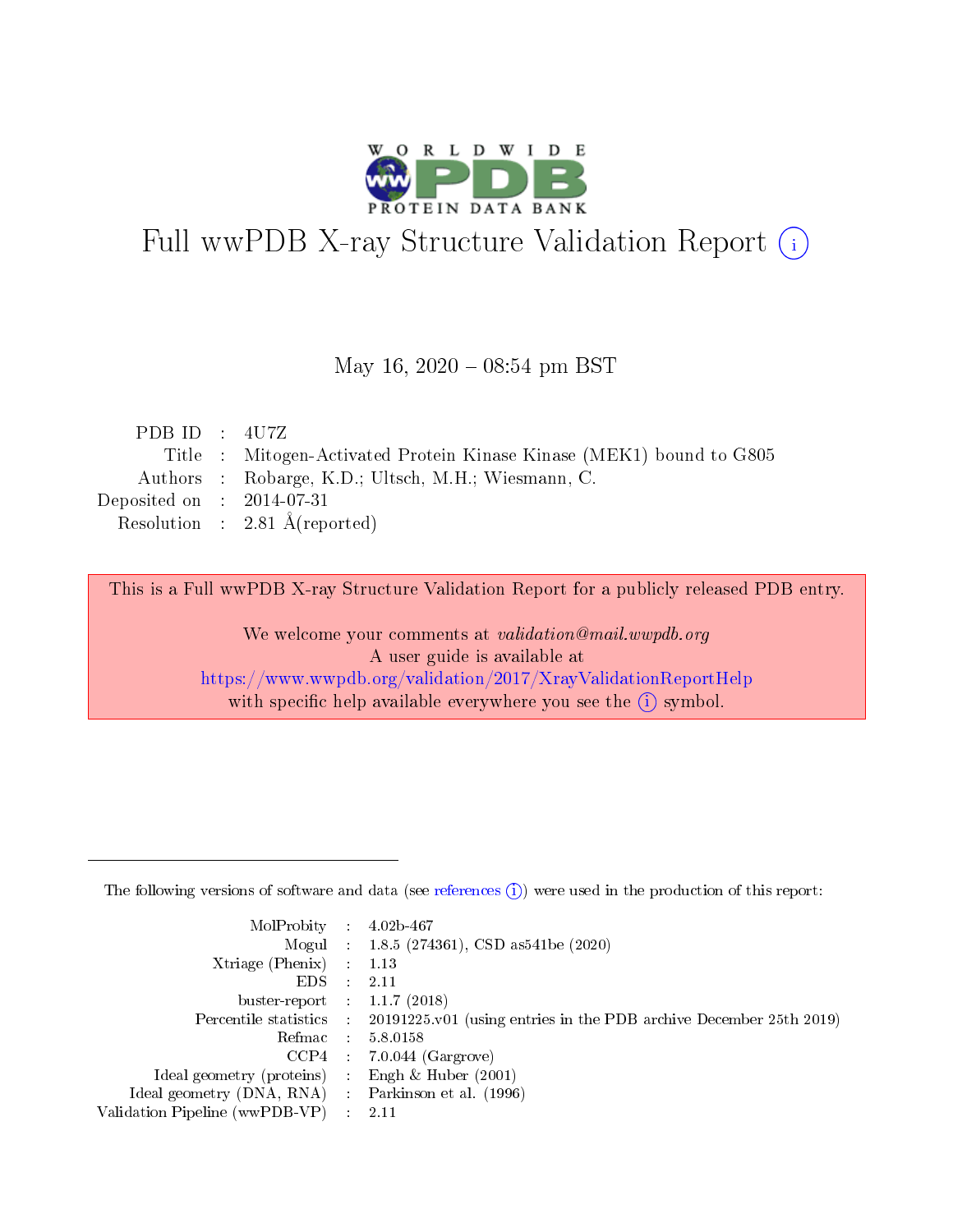# 1 [O](https://www.wwpdb.org/validation/2017/XrayValidationReportHelp#overall_quality)verall quality at a glance  $(i)$

The following experimental techniques were used to determine the structure: X-RAY DIFFRACTION

The reported resolution of this entry is 2.81 Å.

Percentile scores (ranging between 0-100) for global validation metrics of the entry are shown in the following graphic. The table shows the number of entries on which the scores are based.



| Metric                | Whole archive<br>$(\#\text{Entries})$ | Similar resolution<br>$(\#\text{Entries},\,\text{resolution}\,\,\text{range}(\textup{\AA}))$ |
|-----------------------|---------------------------------------|----------------------------------------------------------------------------------------------|
| $R_{free}$            | 130704                                | $3140(2.80-2.80)$                                                                            |
| Clashscore            | 141614                                | $3569(2.80-2.80)$                                                                            |
| Ramachandran outliers | 138981                                | $3498(2.80-2.80)$                                                                            |
| Sidechain outliers    | 138945                                | $3500(2.80-2.80)$                                                                            |
| RSRZ outliers         | 127900                                | $3078(2.80-2.80)$                                                                            |

The table below summarises the geometric issues observed across the polymeric chains and their fit to the electron density. The red, orange, yellow and green segments on the lower bar indicate the fraction of residues that contain outliers for  $>=3, 2, 1$  and 0 types of geometric quality criteria respectively. A grey segment represents the fraction of residues that are not modelled. The numeric value for each fraction is indicated below the corresponding segment, with a dot representing fractions <=5% The upper red bar (where present) indicates the fraction of residues that have poor fit to the electron density. The numeric value is given above the bar.

| Mol | $\cap$ hain | Length     | Quality of chain |     |     |
|-----|-------------|------------|------------------|-----|-----|
| л.  | . .         | 911<br>リキエ | %<br>59%         | 23% | 15% |

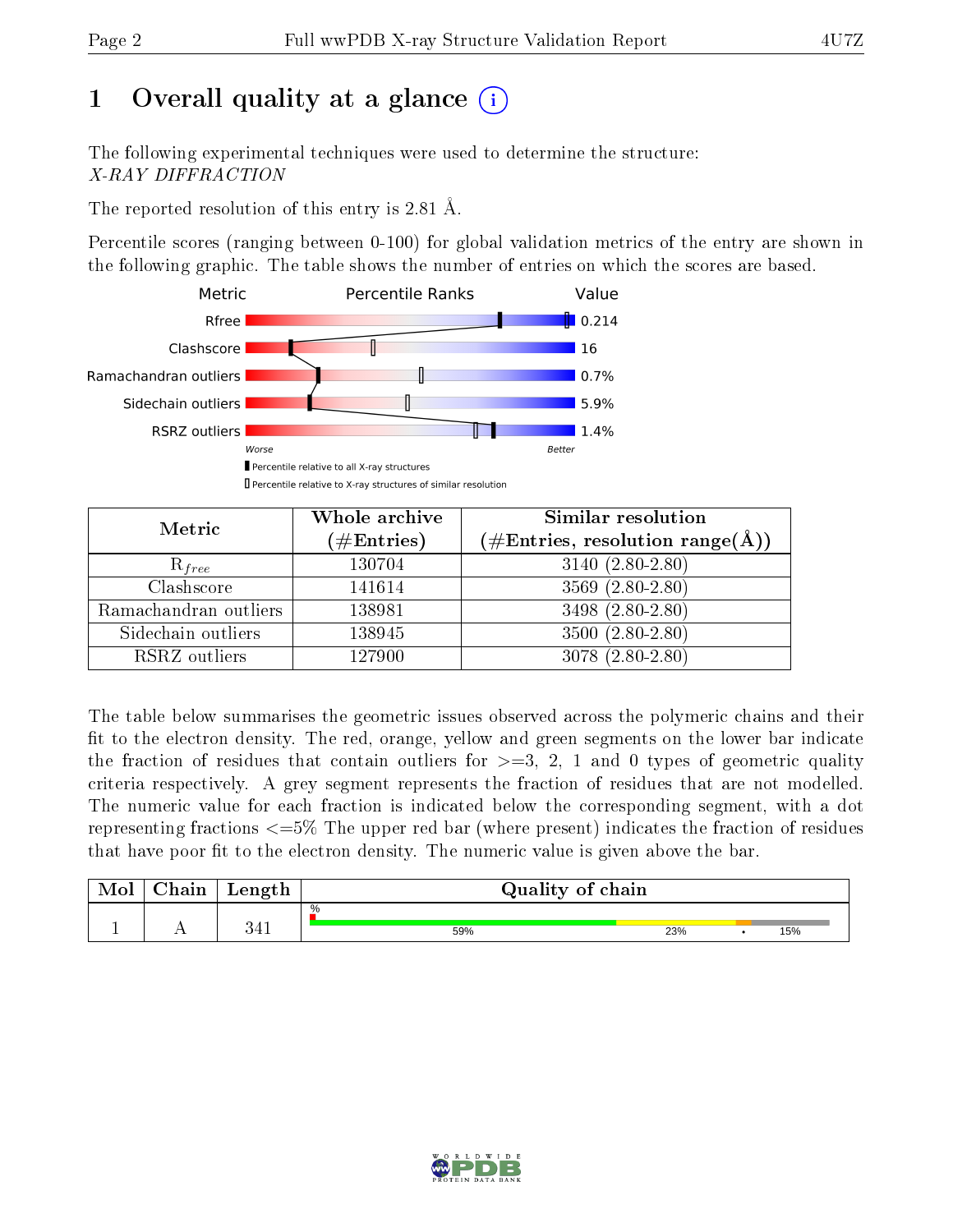# 2 Entry composition  $\left( \cdot \right)$

There are 5 unique types of molecules in this entry. The entry contains 2349 atoms, of which 4 are hydrogens and 0 are deuteriums.

In the tables below, the ZeroOcc column contains the number of atoms modelled with zero occupancy, the AltConf column contains the number of residues with at least one atom in alternate conformation and the Trace column contains the number of residues modelled with at most 2 atoms.

• Molecule 1 is a protein called Dual specificity mitogen-activated protein kinase kinase 1.

| Mol | Chain | Residues |                     |       | Atoms |     |  | $ZeroOcc \mid AltConf \mid$ | $\operatorname{Trace}\nolimits$ $\mid$ |
|-----|-------|----------|---------------------|-------|-------|-----|--|-----------------------------|----------------------------------------|
|     |       | 291      | $\rm Total$<br>つつケド | 1455- | 384   | 419 |  |                             |                                        |

There are 9 discrepancies between the modelled and reference sequences:

| Chain | Residue | Modelled   | Actual | Comment               | Reference         |
|-------|---------|------------|--------|-----------------------|-------------------|
| А     | 61      | <b>MET</b> |        | initiating methionine | <b>UNP Q02750</b> |
| А     | 394     | <b>LEU</b> |        | expression tag        | <b>UNP Q02750</b> |
| А     | 395     | <b>GLN</b> |        | expression tag        | <b>UNP Q02750</b> |
| А     | 396     | <b>HIS</b> |        | expression tag        | <b>UNP Q02750</b> |
|       | 397     | HIS        |        | expression tag        | <b>UNP Q02750</b> |
| A     | 398     | HIS        |        | expression tag        | <b>UNP Q02750</b> |
| А     | 399     | HIS        |        | expression tag        | <b>UNP Q02750</b> |
|       | 400     | HIS        |        | expression tag        | <b>UNP Q02750</b> |
|       | 401     | HIS        |        | expression tag        | <b>UNP Q02750</b> |

• Molecule 2 is MAGNESIUM ION (three-letter code: MG) (formula: Mg).

|  | $\text{Mol}$   Chain   Residues | Atoms | $\,$ ZeroOcc   AltConf $\,$ |  |
|--|---------------------------------|-------|-----------------------------|--|
|  |                                 | Total |                             |  |

• Molecule 3 is 5-(4-bromo-2-chlorophenyl)amino - 4-fluoro-N-(2-hydroxyethoxy)-1-methyl-1 H-benzimidazole-6-carboxamide (three-letter code: 3EW) (formula:  $C_{17}H_{15}BrClFN_4O_3$ ).

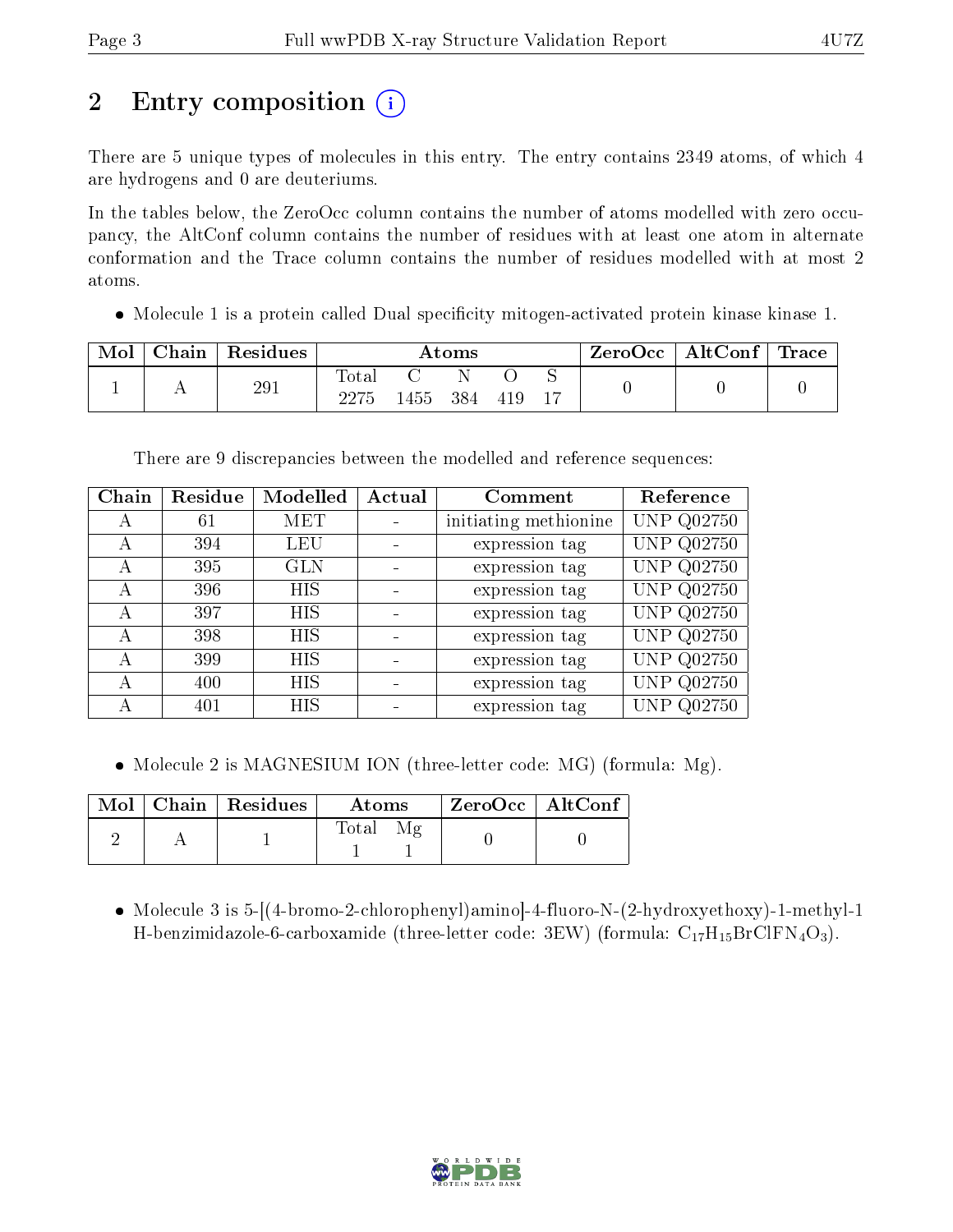

| $\text{Chain}$ | $\perp$ Residues | $\rm{Atoms}$ |  |                                    |  | $\lq$ ZeroOcc $\lq$ AltConf $\lq$ |  |  |  |
|----------------|------------------|--------------|--|------------------------------------|--|-----------------------------------|--|--|--|
|                |                  | Total        |  | $C \quad \text{Cl} \quad \text{F}$ |  |                                   |  |  |  |
|                |                  | -27          |  | 1 17 1 1 4                         |  |                                   |  |  |  |

 Molecule 4 is PHOSPHOAMINOPHOSPHONIC ACID-ADENYLATE ESTER (three-letter code: ANP) (formula:  $C_{10}H_{17}N_6O_{12}P_3$ ).



| Mol | Chain   Residues | Atoms           |  |  |  | $\rm ZeroOcc \mid AltConf$ |  |  |  |
|-----|------------------|-----------------|--|--|--|----------------------------|--|--|--|
|     |                  | Total C H N O P |  |  |  | - 4 6 12                   |  |  |  |

• Molecule 5 is water.

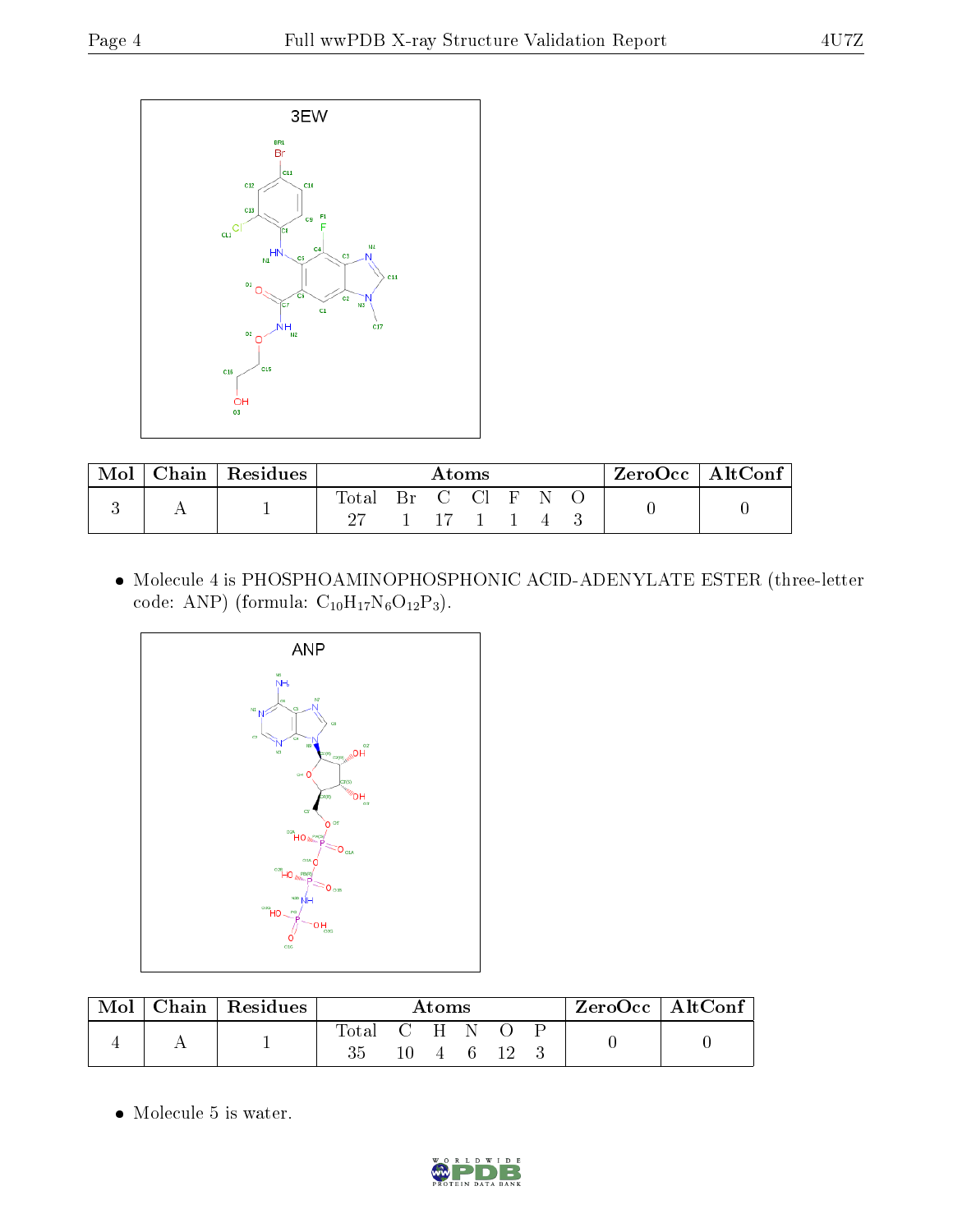|  | $\text{Mol}$   Chain   Residues | <b>Atoms</b> | ZeroOcc   AltConf |  |
|--|---------------------------------|--------------|-------------------|--|
|  |                                 | Total        |                   |  |

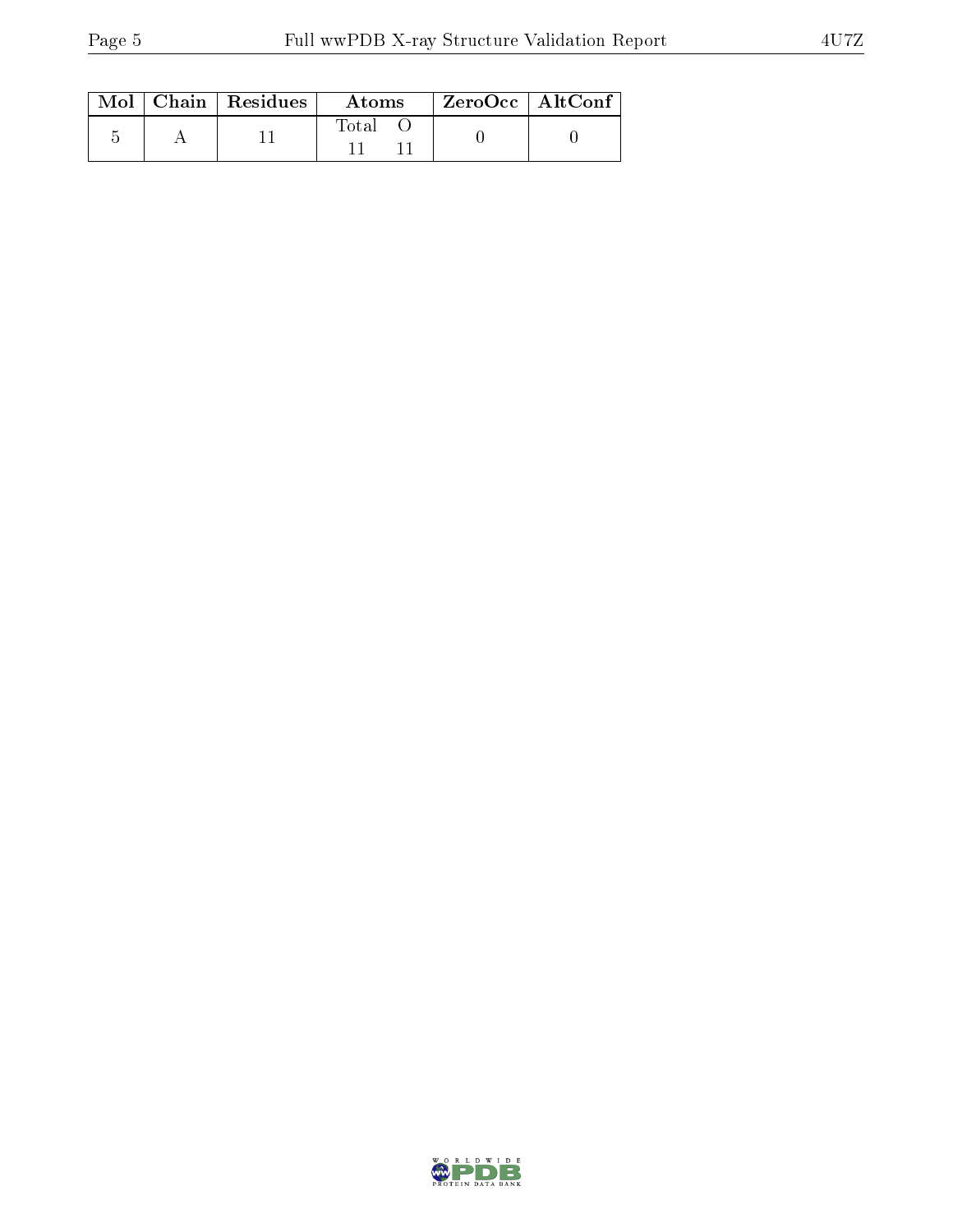## 3 Residue-property plots  $(i)$

These plots are drawn for all protein, RNA and DNA chains in the entry. The first graphic for a chain summarises the proportions of the various outlier classes displayed in the second graphic. The second graphic shows the sequence view annotated by issues in geometry and electron density. Residues are color-coded according to the number of geometric quality criteria for which they contain at least one outlier: green  $= 0$ , yellow  $= 1$ , orange  $= 2$  and red  $= 3$  or more. A red dot above a residue indicates a poor fit to the electron density (RSRZ  $> 2$ ). Stretches of 2 or more consecutive residues without any outlier are shown as a green connector. Residues present in the sample, but not in the model, are shown in grey.



• Molecule 1: Dual specificity mitogen-activated protein kinase kinase 1

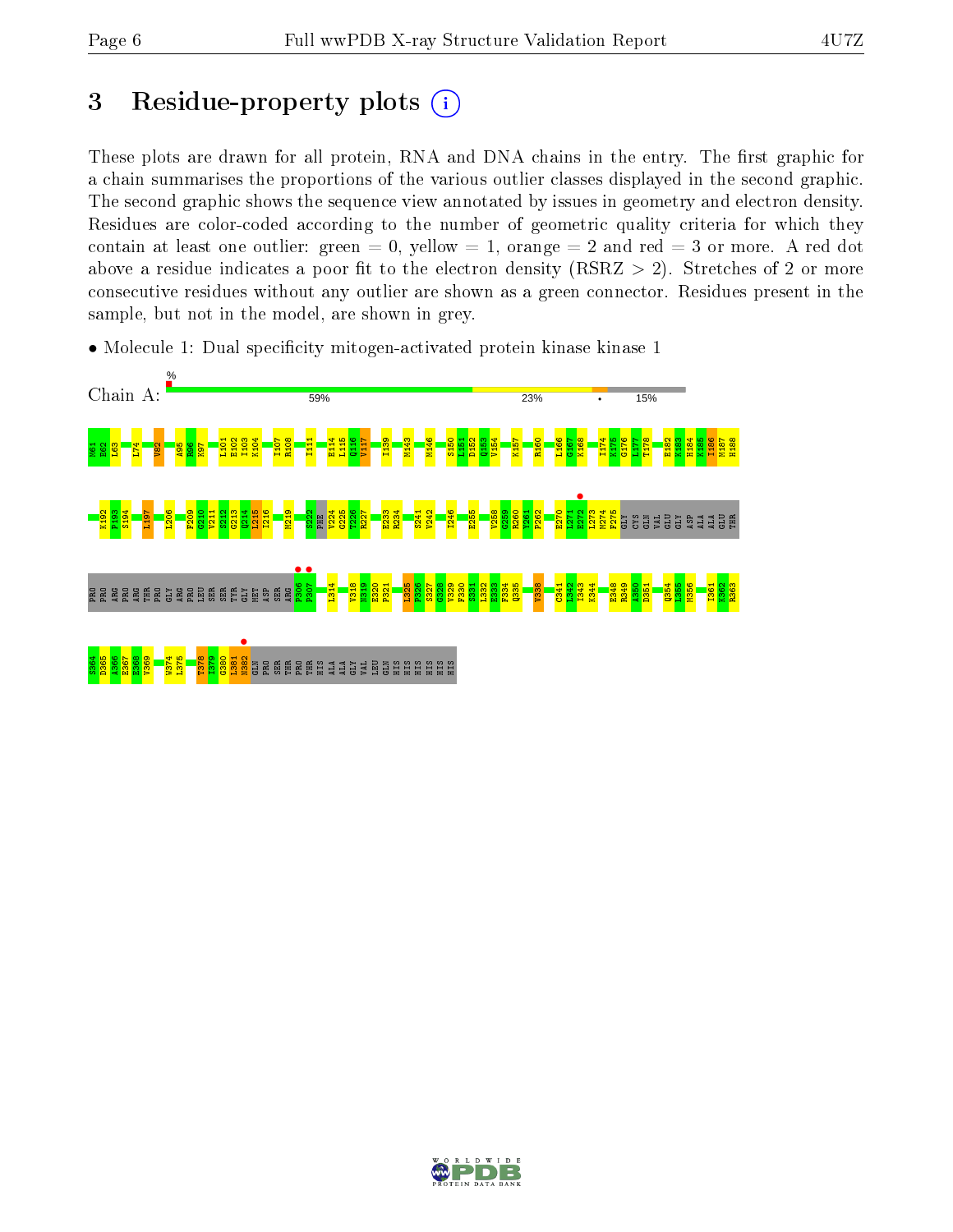# 4 Data and refinement statistics  $(i)$

| Property                                                             | <b>Value</b>                                       | Source     |
|----------------------------------------------------------------------|----------------------------------------------------|------------|
| Space group                                                          | $P_62$                                             | Depositor  |
| Cell constants                                                       | 81.84Å<br>$129.60\text{\AA}$<br>81.84Å             | Depositor  |
| a, b, c, $\alpha$ , $\beta$ , $\gamma$                               | $120.00^{\circ}$<br>$90.00^\circ$<br>$90.00^\circ$ |            |
| Resolution $(A)$                                                     | 19.66<br>2.81<br>$\frac{1}{2}$                     | Depositor  |
|                                                                      | 19.66<br>2.81<br>$\frac{1}{2}$                     | <b>EDS</b> |
| % Data completeness                                                  | 99.8 (19.66-2.81)                                  | Depositor  |
| (in resolution range)                                                | 99.9 (19.66-2.81)                                  | <b>EDS</b> |
| $R_{merge}$                                                          | (Not available)                                    | Depositor  |
| $\mathrm{R}_{sym}$                                                   | 0.08                                               | Depositor  |
| $\langle I/\sigma(I) \rangle^{-1}$                                   | 1.90 (at $2.79\text{\AA}$ )                        | Xtriage    |
| Refinement program                                                   | PHENIX (phenix.refine: 1.8.2 1309)                 | Depositor  |
|                                                                      | $\overline{0.161}$ ,<br>0.214                      | Depositor  |
| $R, R_{free}$                                                        | 0.161<br>$\overline{a}$<br>0.214                   | DCC        |
| $R_{free}$ test set                                                  | 586 reflections $(4.87\%)$                         | wwPDB-VP   |
| Wilson B-factor $(A^2)$                                              | 76.3                                               | Xtriage    |
| Anisotropy                                                           | 0.014                                              | Xtriage    |
| Bulk solvent $k_{sol}(e/\mathring{A}^3)$ , $B_{sol}(\mathring{A}^2)$ | $0.32$ , 43.5                                      | <b>EDS</b> |
| L-test for twinning <sup>2</sup>                                     | $>$ = 0.49, < $L^2$ > = 0.32<br>< L                | Xtriage    |
| Estimated twinning fraction                                          | $0.075$ for h,-h-k,-l                              | Xtriage    |
| $F_o, F_c$ correlation                                               | 0.97                                               | <b>EDS</b> |
| Total number of atoms                                                | 2349                                               | wwPDB-VP   |
| Average B, all atoms $(A^2)$                                         | 70.0                                               | wwPDB-VP   |

Xtriage's analysis on translational NCS is as follows: The largest off-origin peak in the Patterson function is  $3.71\%$  of the height of the origin peak. No significant pseudotranslation is detected.

<sup>&</sup>lt;sup>2</sup>Theoretical values of  $\langle |L| \rangle$ ,  $\langle L^2 \rangle$  for acentric reflections are 0.5, 0.333 respectively for untwinned datasets, and 0.375, 0.2 for perfectly twinned datasets.



<span id="page-6-1"></span><span id="page-6-0"></span><sup>1</sup> Intensities estimated from amplitudes.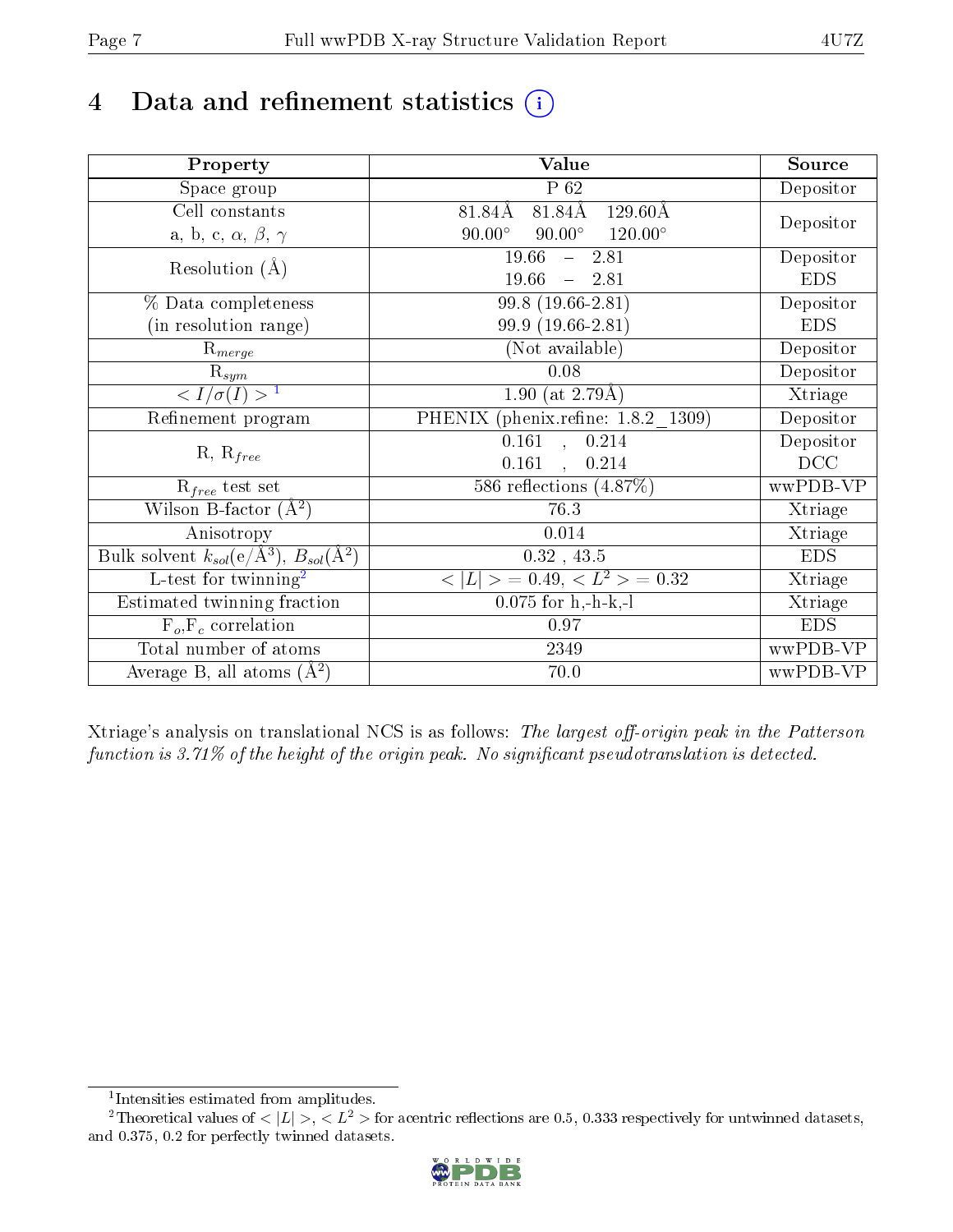## 5 Model quality  $(i)$

## 5.1 Standard geometry (i)

Bond lengths and bond angles in the following residue types are not validated in this section: 3EW, MG, ANP

The Z score for a bond length (or angle) is the number of standard deviations the observed value is removed from the expected value. A bond length (or angle) with  $|Z| > 5$  is considered an outlier worth inspection. RMSZ is the root-mean-square of all Z scores of the bond lengths (or angles).

| $Mol$   Chain |      | Bond lengths                    |      | Bond angles |
|---------------|------|---------------------------------|------|-------------|
|               |      | RMSZ $ #Z  > 5$ RMSZ $ #Z  > 5$ |      |             |
|               | 0.44 | 0/2321                          | 0.60 | 0/3127      |

There are no bond length outliers.

There are no bond angle outliers.

There are no chirality outliers.

There are no planarity outliers.

### 5.2 Too-close contacts  $(i)$

In the following table, the Non-H and H(model) columns list the number of non-hydrogen atoms and hydrogen atoms in the chain respectively. The H(added) column lists the number of hydrogen atoms added and optimized by MolProbity. The Clashes column lists the number of clashes within the asymmetric unit, whereas Symm-Clashes lists symmetry related clashes.

|  |      |      | Mol   Chain   Non-H   H(model)   H(added)   Clashes   Symm-Clashes |
|--|------|------|--------------------------------------------------------------------|
|  | 2275 | 2303 |                                                                    |
|  |      |      |                                                                    |
|  | 97   |      |                                                                    |
|  |      |      |                                                                    |
|  |      |      |                                                                    |
|  | 2345 | 2331 |                                                                    |

The all-atom clashscore is defined as the number of clashes found per 1000 atoms (including hydrogen atoms). The all-atom clashscore for this structure is 16.

All (74) close contacts within the same asymmetric unit are listed below, sorted by their clash magnitude.

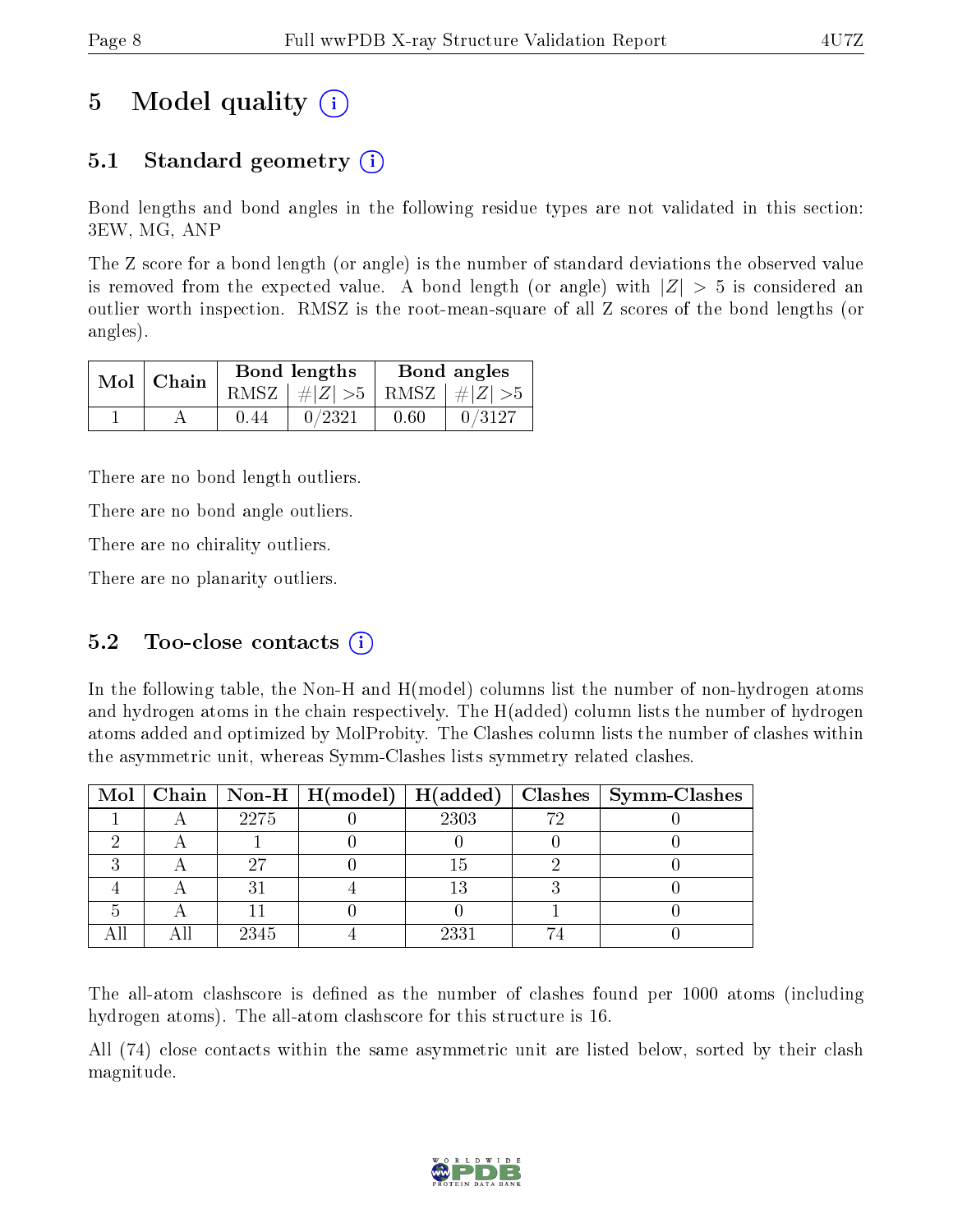| Atom-1                      | Atom-2               | Interatomic      | Clash         |
|-----------------------------|----------------------|------------------|---------------|
|                             |                      | distance $(\AA)$ | overlap $(A)$ |
| 1: A:270: GLU:HA            | 1: A:273: LEU: HD12  | 1.38             | 1.01          |
| 1:A:103:ILE:HB              | 1:A:107:ILE:HD11     | 1.66             | 0.77          |
| 1: A:374:TRP:O              | 1: A:378:THR:HG23    | 1.86             | 0.74          |
| 1:A:343:ILE:O               | 1:A:349:ARG:NH1      | 2.26             | 0.69          |
| 1:A:192:LYS:NZ              | 4:A:503:ANP:O3G      | 2.22             | 0.69          |
| 1: A: 103: ILE: HD13        | 1:A:107:ILE:HD11     | 1.74             | 0.68          |
| 1: A:320: GLU:O             | 1:A:344:LYS:NZ       | 2.23             | 0.65          |
| 1:A:314:LEU:O               | 1:A:318:VAL:HG13     | 1.98             | 0.64          |
| 1: A:260:ARG:NE             | 1: A:270: GLU:OE2    | 2.30             | 0.62          |
| $1: A:341.\overline{CYS:O}$ | 1: A:349: ARG:HD2    | 2.02             | 0.59          |
| 1:A:117:VAL:HG22            | 1: A:211: VAL: CG2   | 2.34             | 0.58          |
| 1:A:363:ARG:O               | 1: A:367: GLU:HG3    | 2.04             | 0.57          |
| 1:A:227:ARG:NH1             | 5:A:606:HOH:O        | 2.32             | 0.57          |
| 1: A:97: LYS: NZ            | 4:A:503:ANP:O1A      | 2.37             | 0.57          |
| 1:A:329:VAL:HG13            | 1: A: 330: PHE: CD2  | 2.41             | 0.55          |
| 1:A:107:ILE:HD12            | 1:A:108:ARG:N        | 2.22             | 0.53          |
| 1: A:270: GLU:CA            | 1:A:273:LEU:HD12     | 2.27             | 0.53          |
| 1: A: 351: ASP: OD1         | 1: A: 354: GLN: HG3  | 2.09             | 0.53          |
| 1: A:361: ILE: O            | 1: A: 365: ASP: HB2  | 2.10             | 0.52          |
| 1:A:184:HIS:HB2             | 1:A:186:ILE:HG23     | 1.92             | 0.52          |
| 1: A: 101: LEU: HB3         | 1:A:103:ILE:HG12     | 1.92             | 0.52          |
| 1:A:150:SER:HB2             | 1:A:194:SER:HA       | 1.93             | 0.51          |
| 1:A:117:VAL:HG22            | 1:A:211:VAL:HG21     | 1.91             | 0.51          |
| 1:A:188:HIS:CD2             | $1: A:209:$ PHE:HB3  | 2.45             | 0.51          |
| 4:A:503:ANP:H5'2            | 4:A:503:AND:O2B      | 2.11             | 0.50          |
| 1: A:233: GLU:HG2           | 1:A:234:ARG:N        | 2.27             | 0.50          |
| 1: A:213: GLY:O             | 1:A:216:ILE:HB       | 2.12             | 0.49          |
| 1:A:97:LYS:HE3              | 3: A:502:3EW:CL1     | 2.50             | 0.49          |
| 1:A:334:PHE:O               | 1:A:338:VAL:HG13     | 2.13             | 0.48          |
| 1:A:325:LEU:HD22            | 1:A:338:VAL:HG11     | 1.95             | 0.48          |
| 1:A:374:TRP:CE2             | 1: A:378:THR:HG21    | 2.48             | 0.48          |
| 1:A:327:SER:HA              | 1:A:335:GLN:HE22     | 1.79             | 0.48          |
| 1: A: 166: LEU: HA          | 1: A: 166: LEU: HD23 | 1.67             | 0.47          |
| 1:A:343:ILE:HG21            | 1:A:348:GLU:HB3      | 1.95             | 0.47          |
| 1:A:332:LEU:HD12            | 1:A:332:LEU:H        | 1.79             | 0.47          |
| 1: A: 168: LYS: HE3         | 1:A:369:VAL:HB       | 1.96             | 0.47          |
| 1:A:104:LYS:O               | 1:A:107:ILE:HG13     | 2.15             | 0.46          |
| 1:A:178:THR:O               | 1:A:182:GLU:HB2      | $2.15\,$         | 0.46          |
| 1:A:103:ILE:CB              | 1: A:107: ILE: HDI1  | 2.40             | 0.46          |
| 1:A:103:ILE:HD13            | 1:A:107:ILE:CD1      | 2.43             | 0.46          |
| 1: A: 186: ILE: HD11        | 1:A:209:PHE:CD1      | 2.51             | 0.46          |
| 1: A: 187: MET: HB2         | 1:A:242:VAL:HG12     | 1.96             | 0.46          |

Continued on next page...

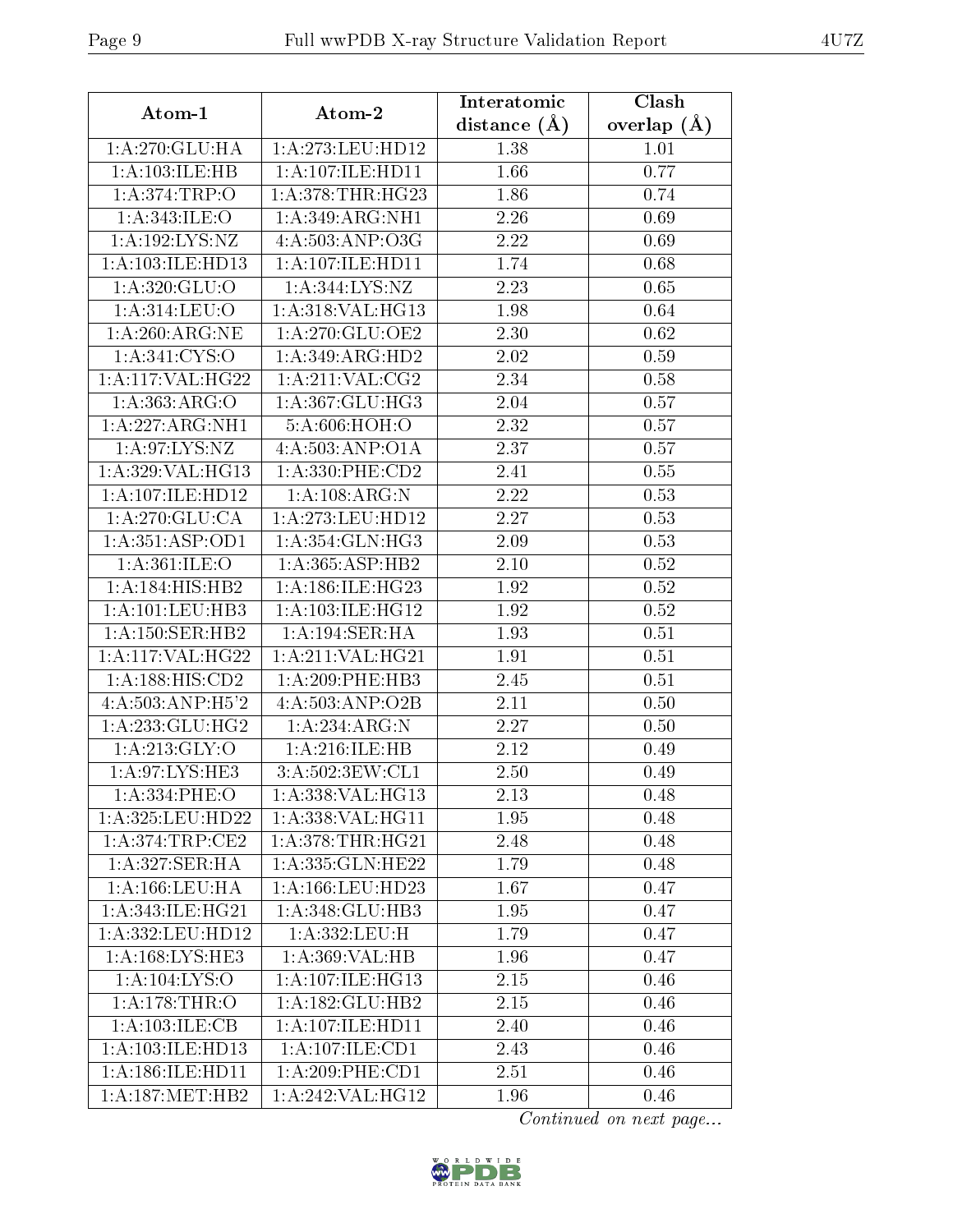| contentwow from procto we page |                               | Interatomic       | Clash             |
|--------------------------------|-------------------------------|-------------------|-------------------|
| Atom-1                         | Atom-2                        | distance $(\AA)$  | overlap $(\AA)$   |
| 1:A:255:GLU:HB2                | 1:A:262:PRO:HD3               | 1.99              | 0.45              |
| 1: A:174: ILE:HG22             | 1: A:356: MET:CE              | 2.46              | 0.45              |
| 1:A:114:GLU:O                  | 1:A:117:VAL:HG13              | $2.17\,$          | 0.45              |
| 1:A:184:HIS:HB2                | 1: A:186: ILE: CG2            | 2.46              | 0.45              |
| 1:A:107:ILE:HD12               | 1:A:107:ILE:C                 | 2.36              | 0.45              |
| 1:A:74:LEU:HB2                 | 1:A:82:VAL:HG22               | 1.97              | 0.45              |
| 1: A:146:MET:HG3               | 1:A:197:LEU:HB3               | 1.99              | 0.45              |
| 1:A:102:GLU:O                  | 1: A:103: ILE: HG23           | 2.17              | 0.45              |
| 1:A:215:LEU:HD22               | 1:A:219:MET:HG3               | 1.99              | 0.45              |
| 1:A:381:LEU:HD23               | 1:A:381:LEU:HA                | 1.73              | 0.45              |
| 1:A:184:HIS:O                  | 1:A:186:ILE:HG22              | 2.17              | 0.44              |
| 1:A:270:GLU:O                  | 1: A:274:MET:HG3              | 2.17              | 0.44              |
| 1:A:184:HIS:CB                 | 1: A:186: ILE: CG2            | 2.95              | 0.44              |
| 1: A: 101: LEU: O              | 1:A:103:ILE:HG13              | 2.18              | 0.44              |
| 1: A: 186: ILE: HD11           | $1: A:209:$ PHE:HD1           | 1.82              | 0.44              |
| 1:A:255:GLU:HG3                | 1:A:260:ARG:C                 | 2.38              | 0.44              |
| 1:A:381:LEU:HB3                | 1:A:382:ASN:H                 | 1.33              | 0.44              |
| 1:A:115:LEU:HA                 | 1:A:115:LEU:HD23              | 1.80              | 0.43              |
| 1:A:160:ARG:CD                 | 1:A:275:PHE:HE2               | $\overline{2.31}$ | 0.43              |
| 1:A:332:LEU:HD12               | 1:A:332:LEU:N                 | 2.33              | 0.43              |
| 1:A:103:ILE:CD1                | 1:A:107:ILE:HD11              | 2.45              | $\overline{0.43}$ |
| 1:A:327:SER:HA                 | 1:A:335:GLN:NE2               | 2.33              | 0.42              |
| 1:A:224:VAL:HG23               | 1: A:225: GLY:N               | 2.34              | 0.42              |
| 1:A:325:LEU:HA                 | 1:A:325:LEU:HD12              | 1.86              | 0.42              |
| 1: A:111: ILE: HG21            | 1:A:139:ILE:HD13              | 2.02              | 0.42              |
| 1: A:320: GLU:HB3              | 1:A:321:PRO:HD2               | 2.01              | 0.42              |
| 1:A:246:ILE:HA                 | 1:A:246:ILE:HD13              | 1.87              | 0.41              |
| 1: A:329: VAL: HG22            | 1:A:329:VAL:O                 | 2.19              | 0.41              |
| 3:A:502:3EW:C4                 | 3:A:502:3EW:H4                | 2.51              | 0.41              |
| 1: A:241: SER:OG               | 1:A:242:VAL:N                 | 2.54              | 0.41              |
| 1:A:176:GLY:HA3                | 1:A:206:LEU:HD12              | $\overline{2.03}$ | 0.41              |
| 1:A:95:ALA:HB3                 | $1: A:143:MET:H\overline{G3}$ | 2.04              | 0.40              |

Continued from previous page.

There are no symmetry-related clashes.

### 5.3 Torsion angles (i)

#### 5.3.1 Protein backbone (i)

In the following table, the Percentiles column shows the percent Ramachandran outliers of the chain as a percentile score with respect to all X-ray entries followed by that with respect to entries

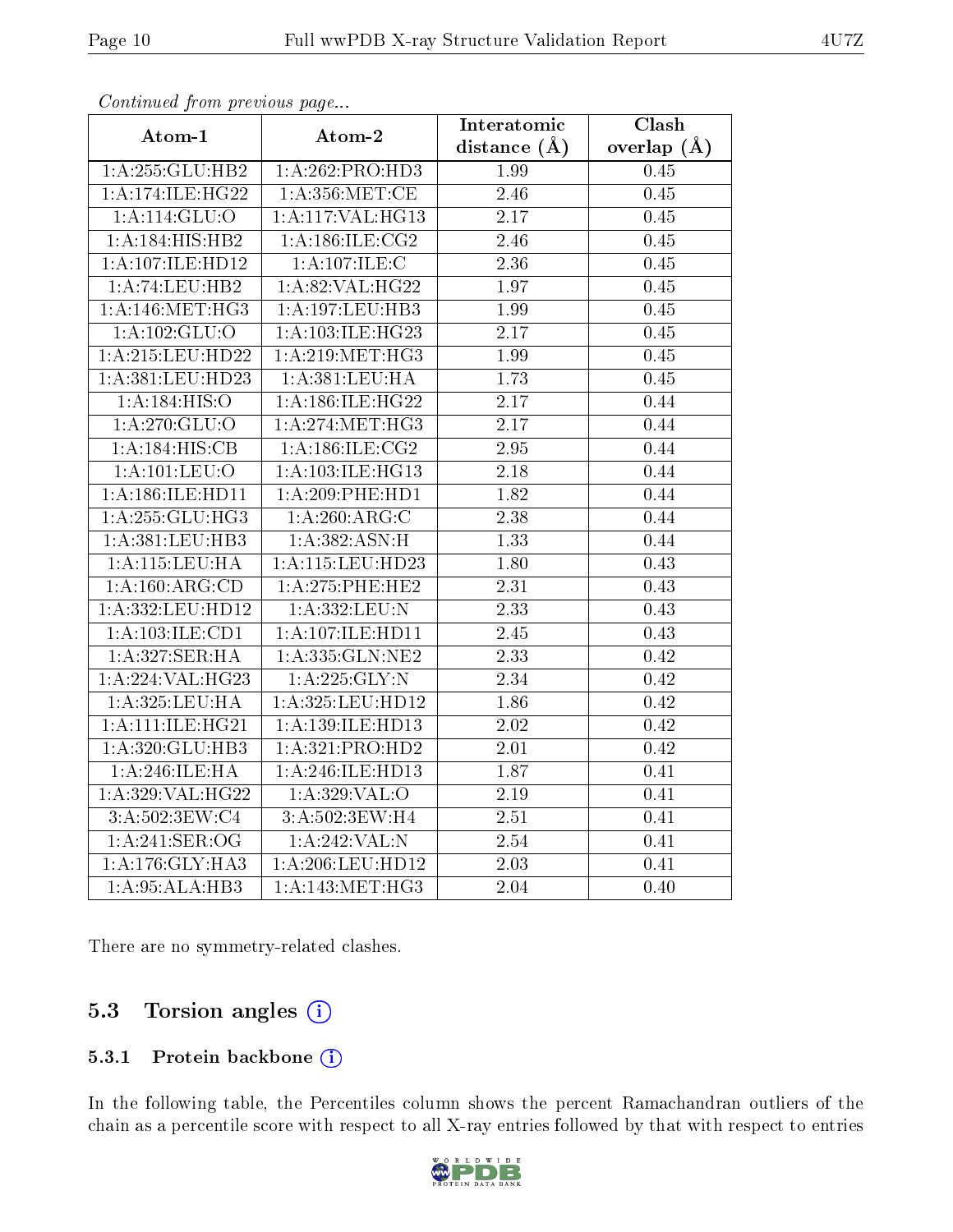of similar resolution.

The Analysed column shows the number of residues for which the backbone conformation was analysed, and the total number of residues.

| Mol   Chain | Analysed                                               |  | Favoured   Allowed   Outliers   Percentiles |
|-------------|--------------------------------------------------------|--|---------------------------------------------|
|             | $285/341(84\%)$   270 (95%)   13 (5%)   2 (1%)   22 53 |  |                                             |

All (2) Ramachandran outliers are listed below:

| Mol | Chain | Res | Type |
|-----|-------|-----|------|
|     |       |     |      |
|     |       |     |      |

#### 5.3.2 Protein sidechains  $(i)$

In the following table, the Percentiles column shows the percent sidechain outliers of the chain as a percentile score with respect to all X-ray entries followed by that with respect to entries of similar resolution.

The Analysed column shows the number of residues for which the sidechain conformation was analysed, and the total number of residues.

| Mol   Chain | Analysed   Rotameric   Outliers   Percentiles        |  |  |  |
|-------------|------------------------------------------------------|--|--|--|
|             | $\mid$ 253/294 (86%)   238 (94%)   15 (6%)   19   49 |  |  |  |

All (15) residues with a non-rotameric sidechain are listed below:

| Mol            | Chain              | Res | Type       |
|----------------|--------------------|-----|------------|
| $\mathbf 1$    | А                  | 63  | LEU        |
| $\mathbf{1}$   | $\bf{A}$           | 82  | <b>VAL</b> |
| $\mathbf{1}$   | $\overline{\rm A}$ | 117 | <b>VAL</b> |
| 1              | $\boldsymbol{A}$   | 152 | <b>ASP</b> |
| $\overline{1}$ | $\bf{A}$           | 154 | <b>VAL</b> |
| $\mathbf{1}$   | $\overline{A}$     | 157 | <b>LYS</b> |
| $\mathbf{1}$   | $\boldsymbol{A}$   | 186 | ILE        |
| $\overline{1}$ | $\overline{\rm A}$ | 197 | LEU        |
| $\mathbf{1}$   | $\overline{A}$     | 215 | LEU        |
| $\mathbf{1}$   | $\overline{A}$     | 258 | <b>VAL</b> |
| $\mathbf{1}$   | $\overline{\rm A}$ | 325 | LEU        |
| $\mathbf{1}$   | $\overline{\rm A}$ | 338 | VAL        |
| 1              | $\overline{\rm A}$ | 375 | LEU        |
| $\mathbf 1$    | A                  | 378 | THR.       |
| 1              | A                  | 382 | <b>ASN</b> |

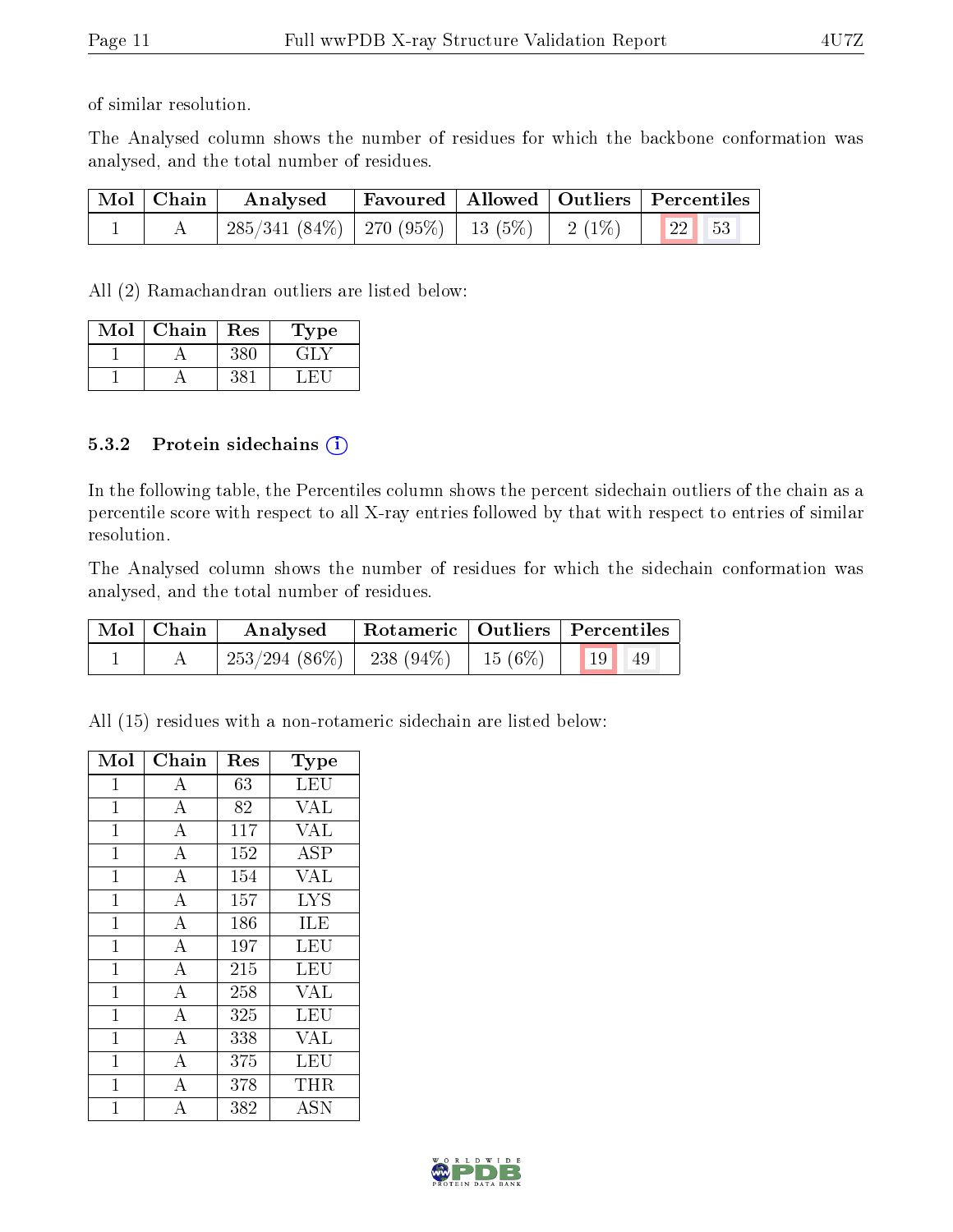Some sidechains can be flipped to improve hydrogen bonding and reduce clashes. There are no such sidechains identified.

#### 5.3.3 RNA  $(i)$

There are no RNA molecules in this entry.

### 5.4 Non-standard residues in protein, DNA, RNA chains (i)

There are no non-standard protein/DNA/RNA residues in this entry.

#### 5.5 Carbohydrates  $(i)$

There are no carbohydrates in this entry.

### 5.6 Ligand geometry  $(i)$

Of 3 ligands modelled in this entry, 1 is monoatomic - leaving 2 for Mogul analysis.

In the following table, the Counts columns list the number of bonds (or angles) for which Mogul statistics could be retrieved, the number of bonds (or angles) that are observed in the model and the number of bonds (or angles) that are dened in the Chemical Component Dictionary. The Link column lists molecule types, if any, to which the group is linked. The Z score for a bond length (or angle) is the number of standard deviations the observed value is removed from the expected value. A bond length (or angle) with  $|Z| > 2$  is considered an outlier worth inspection. RMSZ is the root-mean-square of all Z scores of the bond lengths (or angles).

| Mol | $\mid$ Chain $\mid$ Res |  |     |  |            |      |             |          |      |                            |  | ${\rm Link}$ | Bond lengths |  |  | Bond angles |  |  |
|-----|-------------------------|--|-----|--|------------|------|-------------|----------|------|----------------------------|--|--------------|--------------|--|--|-------------|--|--|
|     | Type                    |  |     |  | Counts     | RMSZ | # $ Z  > 2$ | Counts   | RMSZ | $\# Z  > 2$                |  |              |              |  |  |             |  |  |
|     | ANP                     |  | 503 |  | 29, 33, 33 | 2.88 | (7 (24%)    | 31,52,52 | 1.57 | $(16\%)$<br><sup>5</sup> ( |  |              |              |  |  |             |  |  |
|     | 3EW                     |  | 502 |  | 26, 29, 29 | 0.88 | 1(3%)       | 29,41,41 | 1.15 | (4(13%)                    |  |              |              |  |  |             |  |  |

In the following table, the Chirals column lists the number of chiral outliers, the number of chiral centers analysed, the number of these observed in the model and the number defined in the Chemical Component Dictionary. Similar counts are reported in the Torsion and Rings columns. '-' means no outliers of that kind were identified.

| Mol |     |     |        | $\mid$ Type $\mid$ Chain $\mid$ Res $\mid$ Link $\mid$ Chirals | <b>Torsions</b>          | Rings |
|-----|-----|-----|--------|----------------------------------------------------------------|--------------------------|-------|
|     | ANP | 503 |        | <b>Contract Contract</b>                                       | $3/14/38/38$   0/3/3/3   |       |
|     | 3EW | 502 | $\sim$ | <b>Contract Contract Contract</b>                              | $2/13/13/13$   $0/3/3/3$ |       |

All (8) bond length outliers are listed below:

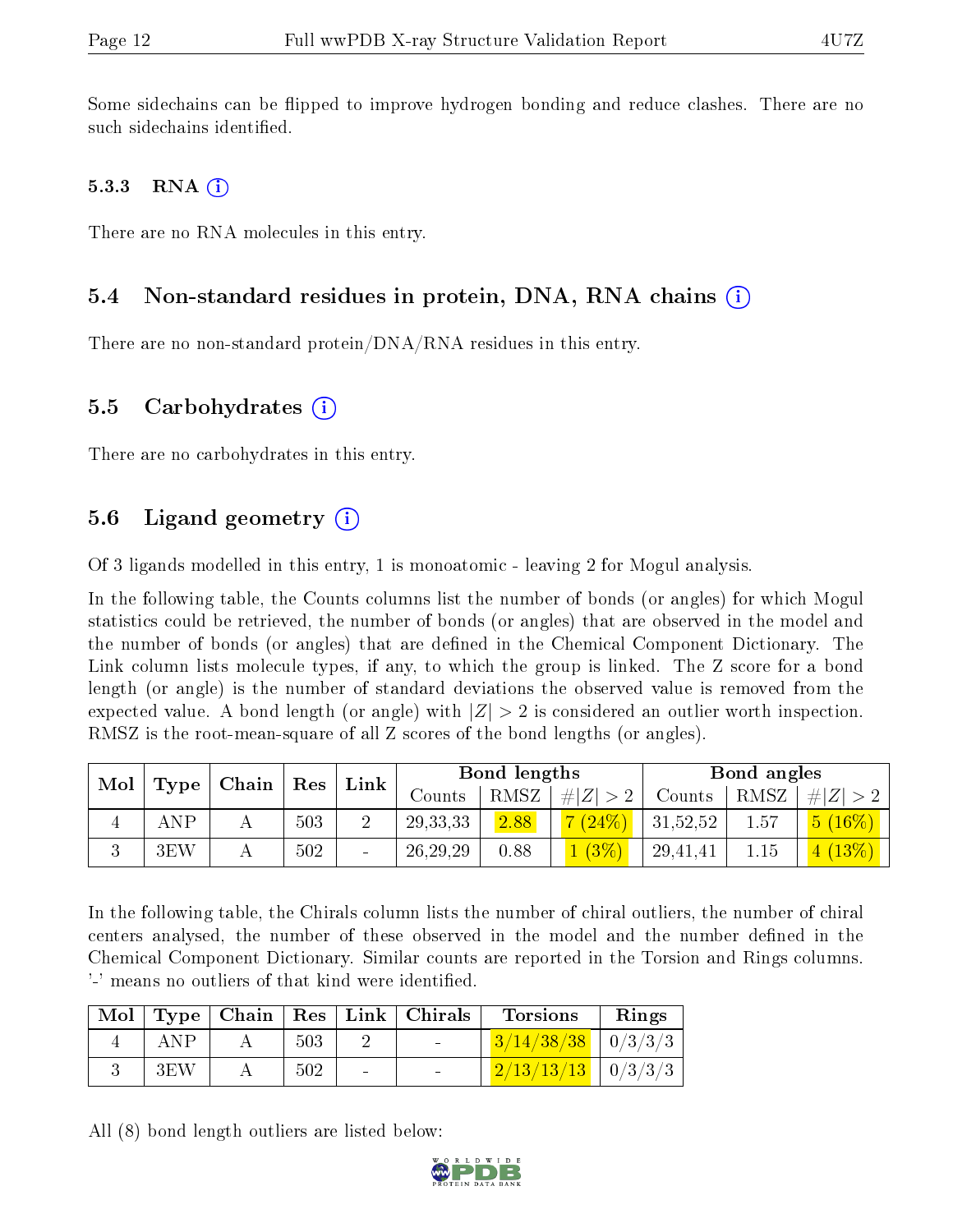| Mol | Chain | Res | Type             | Atoms               | Z       | Observed $(A)$ | Ideal(A) |
|-----|-------|-----|------------------|---------------------|---------|----------------|----------|
| 4   | А     | 503 | ANP              | PB-O1B              | 9.90    | 1.61           | 1.46     |
| 4   | А     | 503 | ANP              | PG-O1G              | 9.46    | 1.61           | 1.46     |
| 4   | А     | 503 | ANP              | PG-O2G              | $-3.28$ | 1.47           | 1.56     |
| 3   | А     | 502 | 3 <sub>E</sub> W | $C13$ -CL1          | 2.98    | 1.80           | 1.73     |
| 4   | А     | 503 | ANP              | PB-O <sub>2</sub> B | $-2.98$ | 1.48           | 1.56     |
| 4   | А     | 503 | ANP              | $O4'$ -C1'          | 2.75    | 1.44           | 1.41     |
| 4   | А     | 503 | ANP              | $C8-N7$             | $-2.59$ | 1.30           | 1.34     |
| 4   |       | 503 | ANP              | PB-N3B              | 2.01    | 1.68           | 1.63     |

All (9) bond angle outliers are listed below:

| Mol            | Chain | Res | Type             | Atoms         | Z       | Observed $\binom{o}{c}$ | Ideal(°) |
|----------------|-------|-----|------------------|---------------|---------|-------------------------|----------|
| 4              | А     | 503 | ANP              | $N3-C2-N1$    | $-4.68$ | 121.37                  | 128.68   |
| $\overline{4}$ | А     | 503 | <b>ANP</b>       | O1G-PG-N3B    | $-3.05$ | 107.28                  | 111.77   |
| $\overline{4}$ | А     | 503 | ANP              | $C3'-C2'-C1'$ | 2.75    | 105.12                  | 100.98   |
| $\overline{4}$ | А     | 503 | ANP              | $C4-C5-N7$    | $-2.68$ | 106.61                  | 109.40   |
| 3              | А     | 502 | 3 <sub>E</sub> W | $C6-C7-N2$    | 2.45    | 119.59                  | 114.91   |
| 3              | А     | 502 | 3 <sub>E</sub> W | $C5-N1-C8$    | 2.39    | 128.01                  | 123.01   |
| 3              | А     | 502 | 3 <sub>E</sub> W | $C6-C5-C4$    | 2.04    | 118.76                  | 117.04   |
| 4              | А     | 503 | <b>ANP</b>       | $O2B-PB-O1B$  | 2.02    | 114.16                  | 109.92   |
| 3              | А     | 502 | 3 <sub>E</sub> W | $O1-C7-N2$    | $-2.00$ | 120.09                  | 123.03   |

There are no chirality outliers.

|  |  | All (5) torsion outliers are listed below: |  |  |  |  |
|--|--|--------------------------------------------|--|--|--|--|
|--|--|--------------------------------------------|--|--|--|--|

| Mol            | Chain | Res | <b>Type</b>      | Atoms                                                            |
|----------------|-------|-----|------------------|------------------------------------------------------------------|
|                |       | 503 | ANP              | PG-N3B-PB-O1B                                                    |
| $\overline{4}$ |       | 503 | <b>ANP</b>       | $C5'$ -O5'-PA-O3A                                                |
|                |       | 503 | ANP              | PB-O3A-PA-O5'                                                    |
| $\mathcal{R}$  |       | 502 | 3 <sub>E</sub> W | C <sub>16</sub> -C <sub>15</sub> -O <sub>2</sub> -N <sub>2</sub> |
| $\mathcal{R}$  |       | 502 | 3EW              | $C1-C6-C7-N2$                                                    |

There are no ring outliers.

2 monomers are involved in 5 short contacts:

|  |  | Mol   Chain   Res   Type   Clashes   Symm-Clashes |
|--|--|---------------------------------------------------|
|  |  |                                                   |
|  |  |                                                   |

The following is a two-dimensional graphical depiction of Mogul quality analysis of bond lengths, bond angles, torsion angles, and ring geometry for all instances of the Ligand of Interest. In addition, ligands with molecular weight  $> 250$  and outliers as shown on the validation Tables will

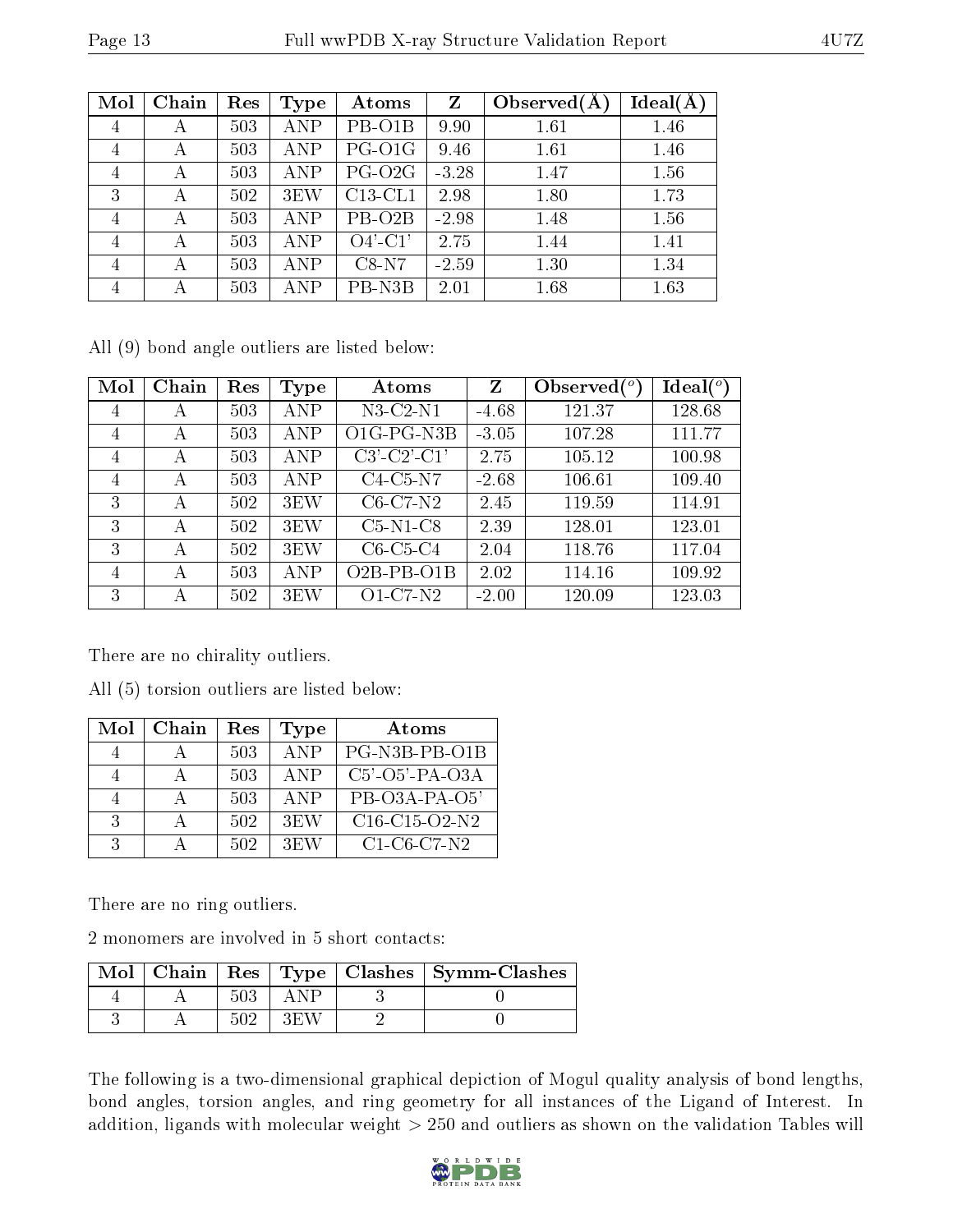also be included. For torsion angles, if less then 5% of the Mogul distribution of torsion angles is within 10 degrees of the torsion angle in question, then that torsion angle is considered an outlier. Any bond that is central to one or more torsion angles identified as an outlier by Mogul will be highlighted in the graph. For rings, the root-mean-square deviation (RMSD) between the ring in question and similar rings identified by Mogul is calculated over all ring torsion angles. If the average RMSD is greater than 60 degrees and the minimal RMSD between the ring in question and any Mogul-identified rings is also greater than 60 degrees, then that ring is considered an outlier. The outliers are highlighted in purple. The color gray indicates Mogul did not find sufficient equivalents in the CSD to analyse the geometry.



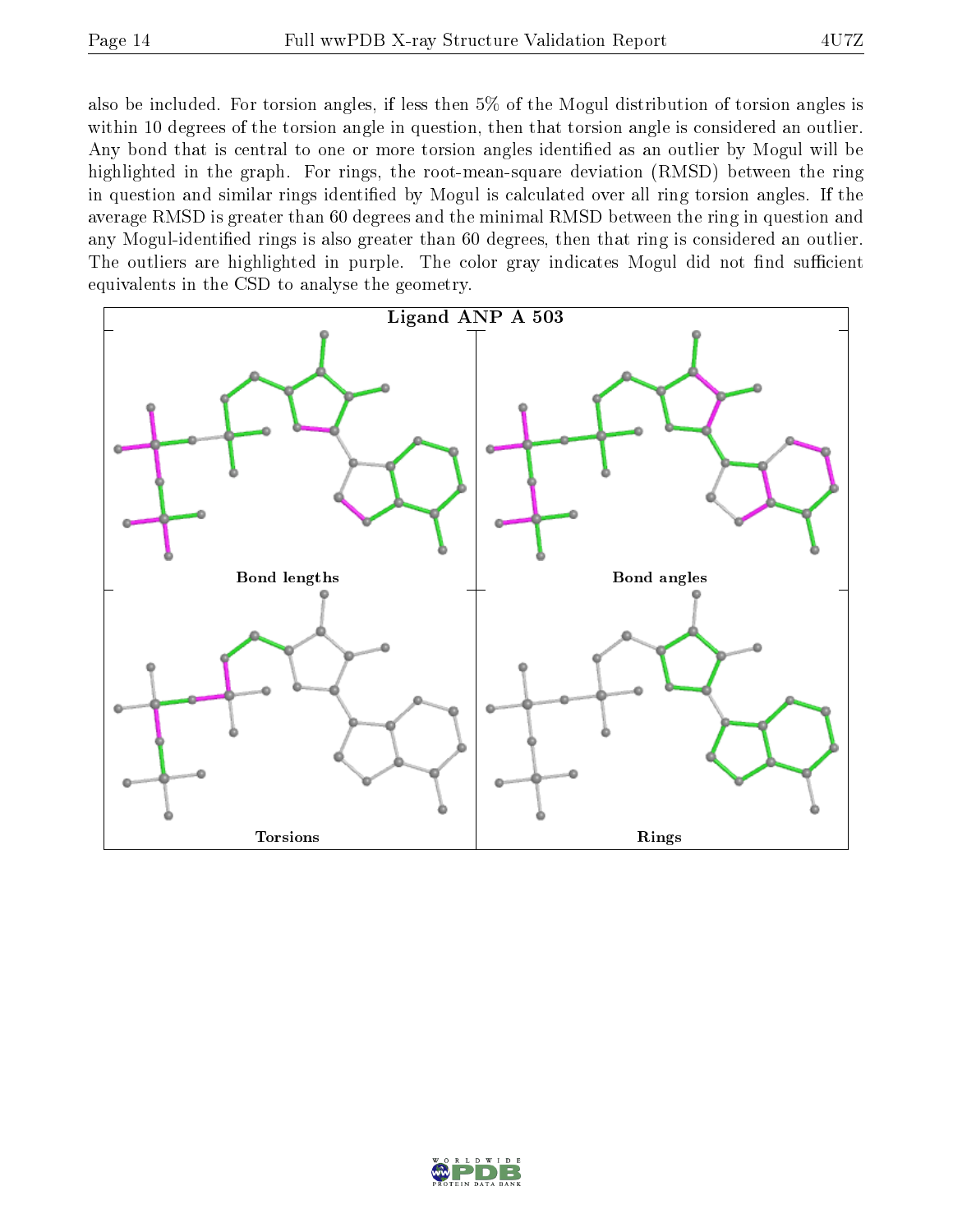

### 5.7 [O](https://www.wwpdb.org/validation/2017/XrayValidationReportHelp#nonstandard_residues_and_ligands)ther polymers (i)

There are no such residues in this entry.

### 5.8 Polymer linkage issues (i)

There are no chain breaks in this entry.

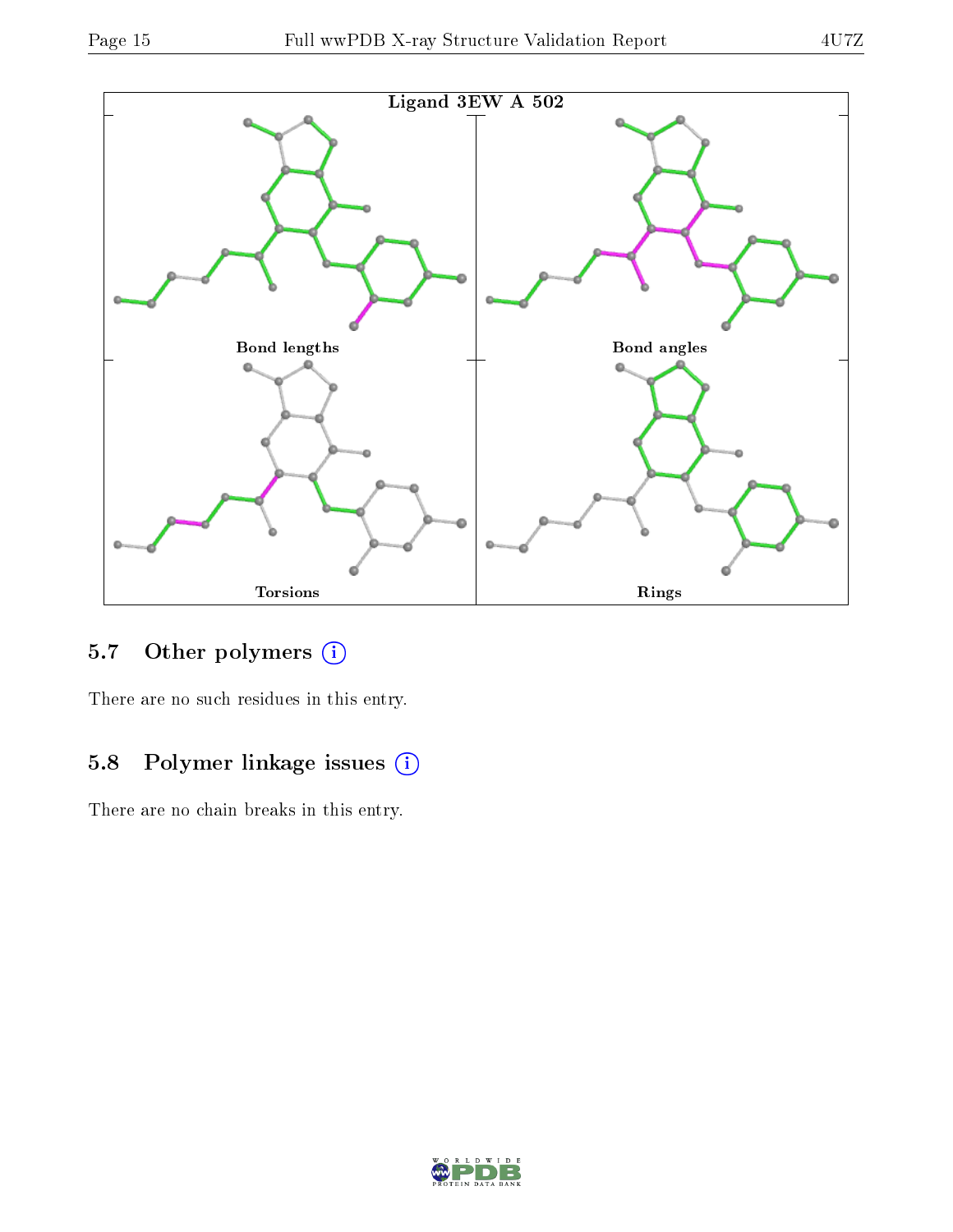## 6 Fit of model and data  $\left( \cdot \right)$

### 6.1 Protein, DNA and RNA chains (i)

In the following table, the column labelled  $#RSRZ>2'$  contains the number (and percentage) of RSRZ outliers, followed by percent RSRZ outliers for the chain as percentile scores relative to all X-ray entries and entries of similar resolution. The OWAB column contains the minimum, median,  $95<sup>th</sup>$  percentile and maximum values of the occupancy-weighted average B-factor per residue. The column labelled  $Q < 0.9$  lists the number of (and percentage) of residues with an average occupancy less than 0.9.

| Mol   Chain | Analysed $ \langle \text{RSRZ}\rangle $ |         | $\rm \#RSRZ{>}2$                      | $\rm{OWAB}(\rm{\AA}^2)$   Q<0.9 |  |
|-------------|-----------------------------------------|---------|---------------------------------------|---------------------------------|--|
|             | 291/341 (85%)                           | $-0.37$ | $\mid$ 4 (1\%) 75 70 41, 66, 110, 149 |                                 |  |

All (4) RSRZ outliers are listed below:

| Mol | Chain | Res | Type       | $_{\rm RSRZ}$ |
|-----|-------|-----|------------|---------------|
|     |       | 382 | <b>ASN</b> | 3.8           |
|     |       | 306 | <b>PRO</b> | 3.1           |
|     |       | 307 | <b>PRO</b> | 2.7           |
|     |       | 272 | GL U       | 20            |

### 6.2 Non-standard residues in protein, DNA, RNA chains  $(i)$

There are no non-standard protein/DNA/RNA residues in this entry.

### 6.3 Carbohydrates (i)

There are no carbohydrates in this entry.

### 6.4 Ligands  $(i)$

In the following table, the Atoms column lists the number of modelled atoms in the group and the number defined in the chemical component dictionary. The B-factors column lists the minimum, median,  $95<sup>th</sup>$  percentile and maximum values of B factors of atoms in the group. The column labelled  $Q< 0.9$  lists the number of atoms with occupancy less than 0.9.

| Mol | Type | Chain |     | $\mid$ Res $\mid$ Atoms |      |      | $RSCC$ RSR $B$ -factors $(A2)$ | $\mathrm{O}{<}0.9$ |
|-----|------|-------|-----|-------------------------|------|------|--------------------------------|--------------------|
|     | AΝΡ  |       | 503 | 31/31                   | 0.97 | 0.11 | 41, 56, 83, 190                |                    |
|     | 3EW  |       | 502 | 27/27                   | 0.97 | 0.20 | 43,53,80,86                    |                    |
|     |      |       | 501 |                         | 0.99 | 0.08 | 54,54,54,54                    |                    |

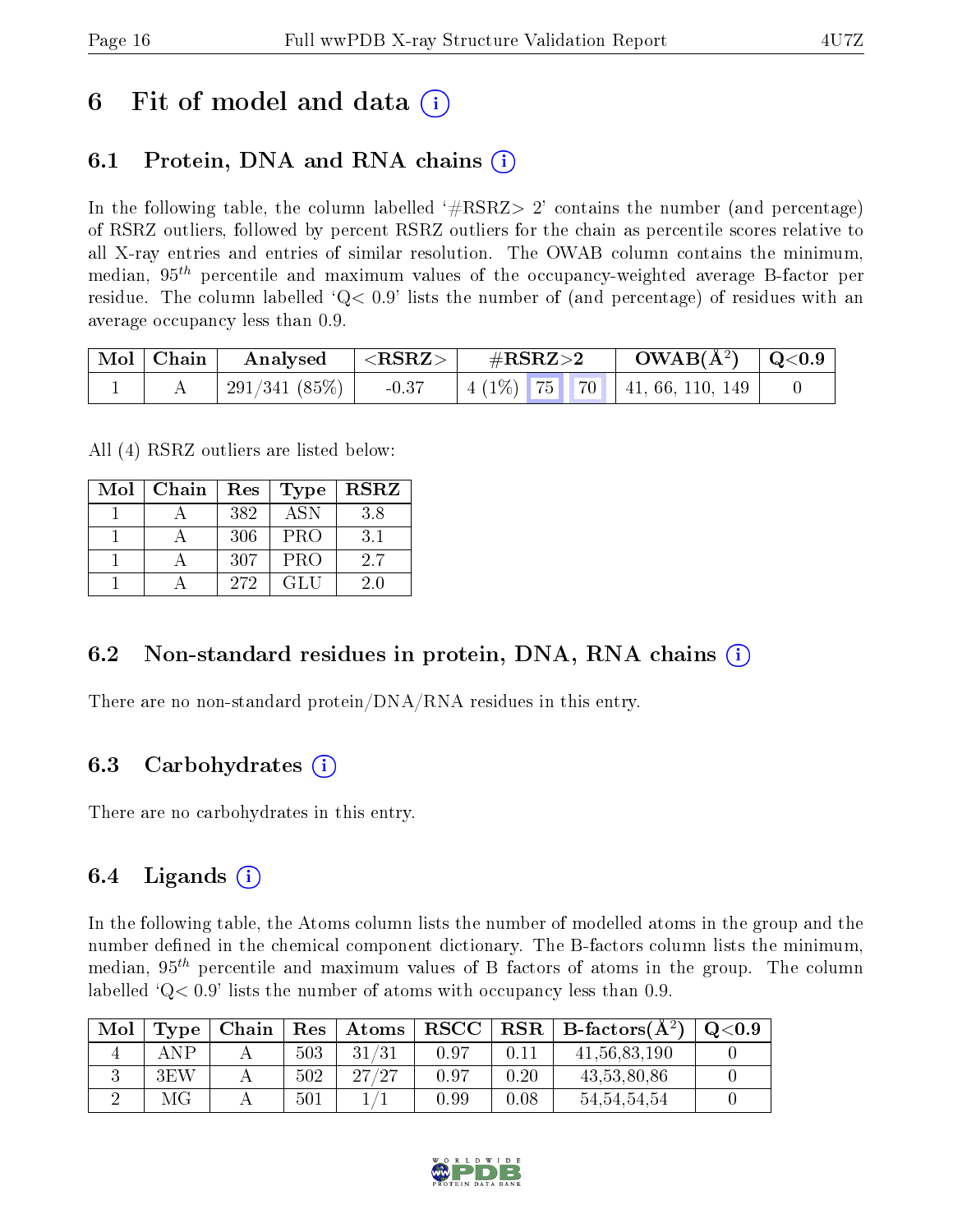The following is a graphical depiction of the model fit to experimental electron density of all instances of the Ligand of Interest. In addition, ligands with molecular weight  $> 250$  and outliers as shown on the geometry validation Tables will also be included. Each fit is shown from different orientation to approximate a three-dimensional view.